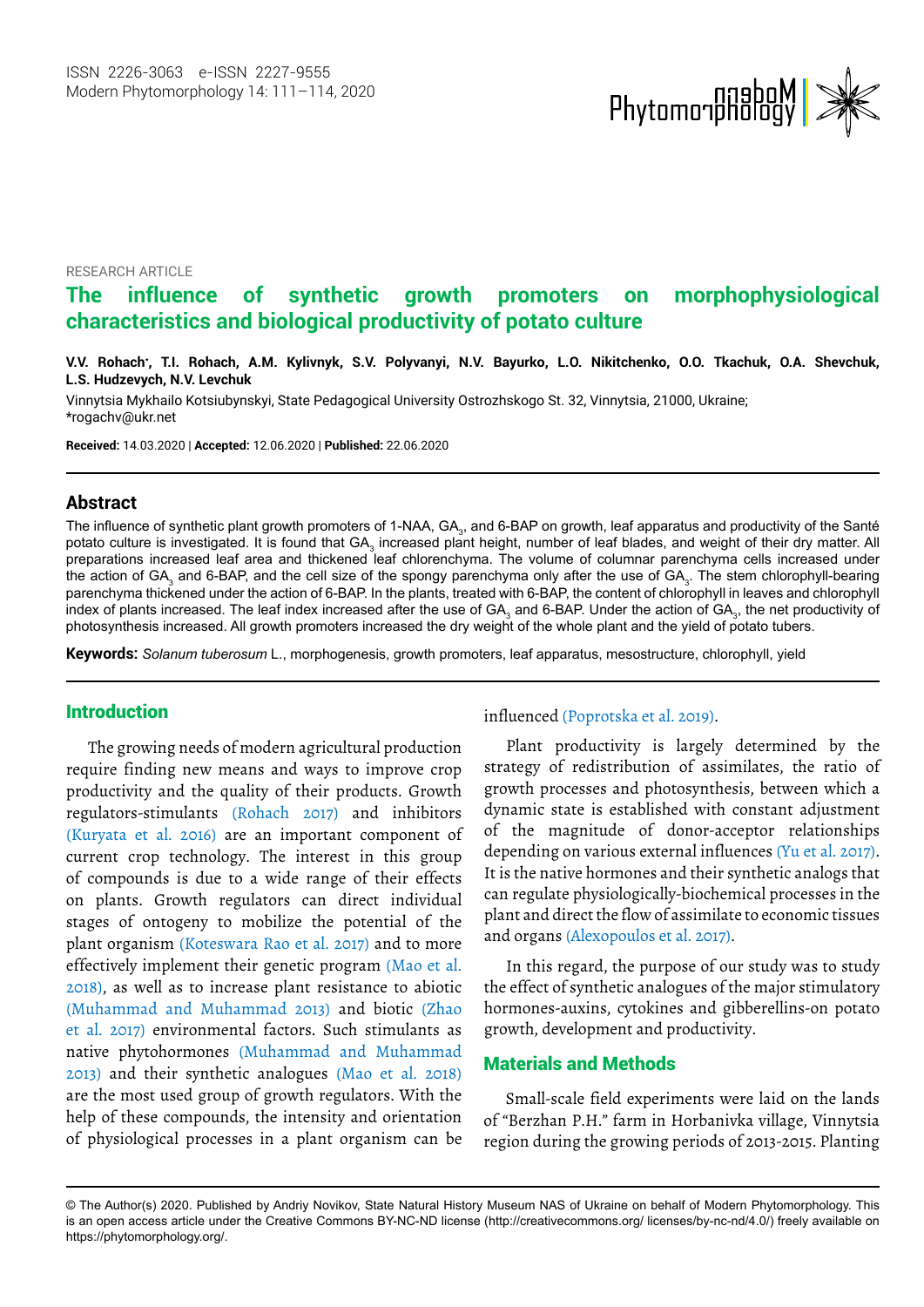of potatoes of middle-early cv. Santa was carried out on 18.04.2013, 03.05.2014 and 12.05.2015 according to the scheme 70 cm  $\times$  30 cm. The plot area is 33 m<sup>2</sup>, the experiment replication is fivefold.

The plants were treated in the morning with a backpack sprayer OP-2 until complete wetting of leaves with 0.005% solutions of gibberellic acid (GA<sub>3</sub>), 1-Naphthylacetic acid (1-NAA) and 6-Benzylaminopurine (6-BAP) in the budding phase 14/06/2013, 06/17/2014 and 06/19/2015. The control plants were sprayed with tap water. Phytometric indicators (plant height, mass of dry and wet matter of plant organs, leaf area) were determined on 20 plants (AOAC 2010).

The selection of materials for the study of leaf mesostructure was carried out at the beginning of the budding phase, followed by their fixation. To preserve it, a mixture of equal parts of ethyl alcohol, glycerol and water was added with the addition of 1% formalin. Determination of cell size and thickness of chlorenchyma was performed using a microscope "Mykmed-1" and an eyepiece micrometer MOV-1-15x. For mesostructural analysis, the leaves of the middle-tier were selected. The size of individual cells of the chlorenchyma was determined on preparations obtained by the method of partial maceration of the leaf tissues. Maceration agent is a 5% solution of acetic acid in hydrochloric acid (2 mol/l). The stem anatomy was determined in its middle part (AOAC 2010).

Chlorophyll content was determined in fresh material on a SF-18 spectrophotometer (AOAC 2010). Net vegetation productivity, leaf synthesis and chlorophyll index (AOAC 2010) were established during vegetation. The yield was determined by the method of counting and weighing each section separately.

The results were statistically processed using the Statistical 6.0 computer program. One-factor ANOVA was applied (differences between the mean values were calculated using the Bunferoni-corrected ANOVA, considered to be significant at  $P \le 0.05$ ) (Van Emden 2008).

# **Results**

It is established that synthetic plant growth and development stimulants 1-NAA, GA<sub>3</sub> and 6-BAP caused changes in the morphogenesis and productivity of *cv.* Sante potato plants.

In particular, it is found that the use of  $GA_{\frac{1}{3}}$  led to an increase in the linear size of plants at this stage of vegetation by 17%. 1-NAA practically did not change this indicator, and under the action of 6-BAP plant height tended to decrease compared to the control sample (Tab. 1.).

Growth stimulants affected the leaf apparatus of potato plants.  $\text{GA}_{\text{\tiny{j}}}$  increased the number of leaves and number of leaf plates per plant by 10 and 12%, respectively. The mass of the leaf dry matter increased by 13% and the area of the leaf surface by 34%. Under the action of 6-BAP, the number of leaves and leaf blade tended to increase, and the weight of leaf dry matter (20%) and leaf area increased significantly (13%). 1-NAA slightly reduced the number of leaves on the plant and practically did not change the number of leaf blossoms and the weight of

**Table 1.** Morphometry of *cv.* Sante potato plants under the action of growth promoters (tuber formation phase, mean data for 2013-2015,  $n = 20$ ,  $x \pm SE$ ).

| <b>Experiment variant</b>                                                        | Control              | 1-NAA                | GA.                   | 6-BAP                 |
|----------------------------------------------------------------------------------|----------------------|----------------------|-----------------------|-----------------------|
| Plant height, cm                                                                 | $50,18 \pm 2,21$     | $50,41 \pm 2,27$     | $*58,71 \pm 2,36$     | $46,03 \pm 2,11$      |
| Number of leaves, pcs.                                                           | $47,71 \pm 2,32$     | $45,53 \pm 2,12$     | $52,22 \pm 2,46$      | $49,82 \pm 2,28$      |
| Number of leaf blades, pcs.                                                      | $359.33 \pm 11.61$   | $351,78 \pm 10,58$   | $*401,17 \pm 15,89$   | 382,08 ± 14,09        |
| Weight of dry leaf matter, g                                                     | $103,93 \pm 4,01$    | $108,11 \pm 5,29$    | $*117,40 \pm 5.05$    | $*124,64 \pm 5,41$    |
| Leaf area, $cm2$                                                                 | 5200,31 ± 233,37     | *5921,61<br>± 248,74 | *6969.26<br>± 344,87  | *5882.21<br>± 222,06  |
| The thickness of the chlorenchyma, um                                            | $165,03 \pm 4,68$    | $*207,83 \pm 5,70$   | $*189,12 \pm 5,01$    | $*177,62 \pm 4,01$    |
| The volume of cells of the columnar parenchyma, µm <sup>3</sup>                  | 10097,04<br>± 337,62 | 11077,03<br>± 393,29 | *12347,11<br>± 397,49 | *11715,68<br>± 370,76 |
| The length of the cells of the spongy parenchyma, um                             | $20,17 \pm 0,50$     | $20,17 \pm 0,51$     | $*38,45 \pm 0,86$     | $*24,00 \pm 0,62$     |
| The width of the cells of the spongy parenchyma, um                              | $20,52 \pm 0,42$     | $*22,13 \pm 0,58$    | $*31,55 \pm 0.79$     | $20,32 \pm 0,41$      |
| The thickness of the chlorophyll-bearing tissue of the stem, um                  | $41,11 \pm 1,13$     | $*35,55 \pm 0.79$    | $*36,12 \pm 0.76$     | $*46,12 \pm 1,07$     |
| Leaf index, $m^2/m^2$                                                            | $3.03 \pm 0.07$      | $2,96 \pm 0,06$      | $*3.57 \pm 0.08$      | $*3,38 \pm 0,09$      |
| The content of the amount of chlorophylls $(a + b)$ ,% / weight of dry<br>matter | $0.53 \pm 0.02$      | $0.56 \pm 0.02$      | $*0.42 \pm 0.02$      | $*0.61 \pm 0.03$      |
| Chlorophyll index, $g/m^2$                                                       | $0,88 \pm 0,04$      | $0.99 \pm 0.04$      | $*0.74 \pm 0.03$      | $*1,22 \pm 0,05$      |
| Weight of plant dry matter, g                                                    | $69,58 \pm 3,32$     | *80,81 ± 3,89        | $*98,81 \pm 4,48$     | $*87,83 \pm 4,08$     |
| Net photosynthetic productivity, $g/m^2$ per day                                 | $5.12 \pm 0.21$      | $5.15 \pm 0.23$      | $*7,39 \pm 0,32$      | $5.78 \pm 0.28$       |
| Average crop of tubers, c/ha                                                     | $173.18 \pm 8.44$    | $207,27 \pm 8,91$    | $*233.76 \pm 11.03$   | $*220.85 \pm 9.96$    |
|                                                                                  |                      |                      |                       |                       |

Note: p<0.05, one-row comparison by the difference between the mean values was calculated using the Bunferoni-corrected ANOVA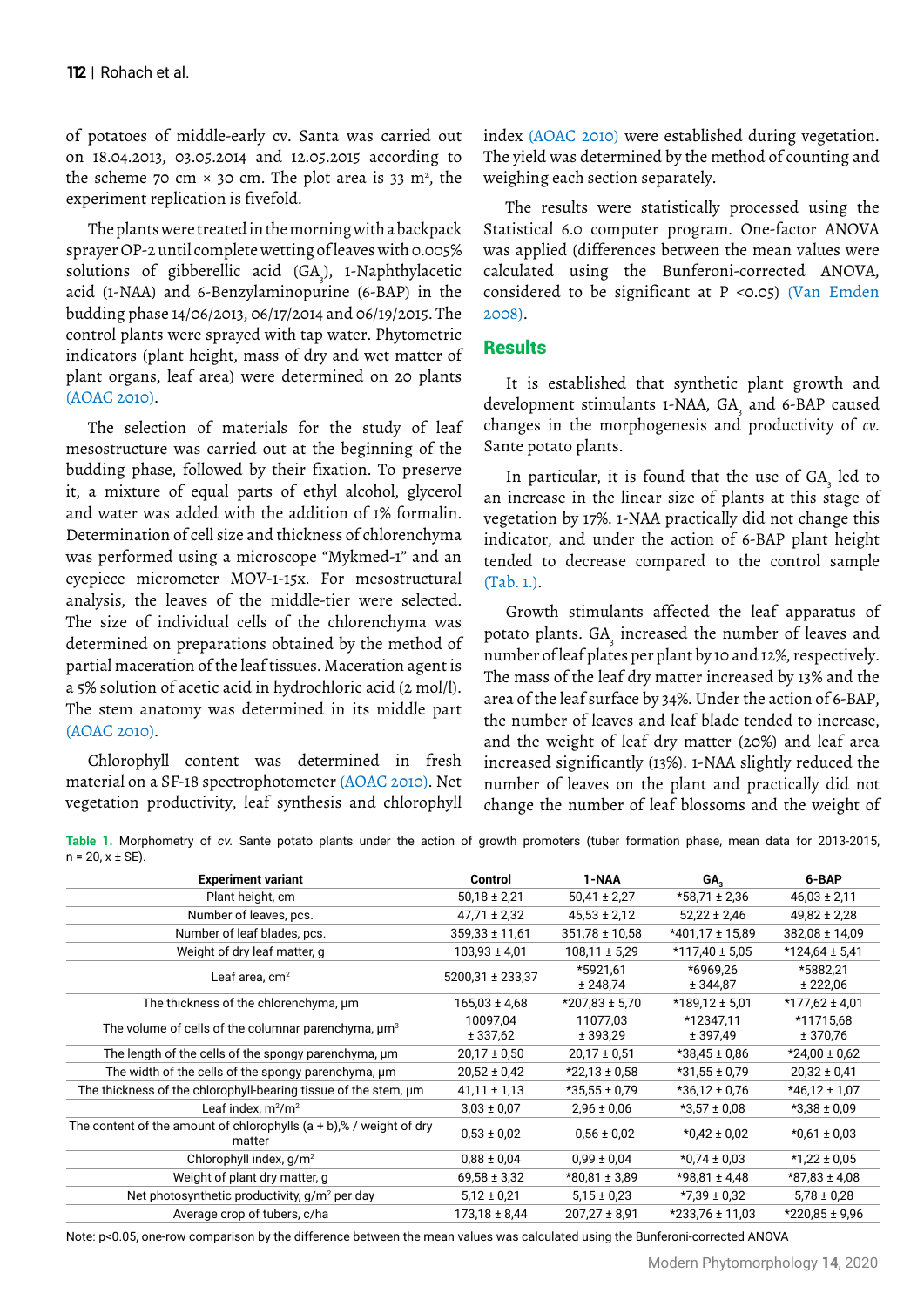leaf dry matter, but the area of leaves thus increased by 14%.

Indicators of mesostructural organization of leaf blade have a significant influence on photosynthesis. The results of our study of the mesostructure elements testify that all growth promoters significantly thickened leaf chlorenchyma. At the same time, the volume of cells of the most active part of the mesophyll, the columnar assimilation parenchyma, increased under the action of GA $_{\tiny{\text{s}}}$  and 6-BAP. The cell size of the spongy parenchyma significantly increased only after the use of  $GA_{3}$  (Tab. 1.).

The leaf index is an important cenotic indicator of the power of the photosynthetic apparatus. GA $_{\tiny 3}$  and 6-BAP were found to increase it by 18% and 12%, respectively.

Photosynthesis in potato plants is known to occur not only in the leaves but also in stems due to the development in the primary bark of the chlorophyll-bearing tissue. We found that GA<sub>3</sub> and 1-NAA significantly reduced, 6-BAP increased its thickness.

The morphophysiological activity of the leaf apparatus also significantly depends on the content of chlorophylls. Synthetic analogues of native hormone-stimulants are found to have different effects on the content of basic photosynthetic plant pigment in leaf tissues. In particular, under the action of 6-BAP the content of the amount of chlorophylls in the potato leaves increased by 15%. Under the use of GA $_{\tiny{3}}$  the content of chlorophylls decreased by 21%, and 1-NAA practically did not change its concentration.

Such an important cenotic index as the chlorophyll index can be determined if we have data on the content of chlorophyll in the leaves, the weight of their dry matter and the leaf area. It is found that under the action of 6-BAP, it increased significantly (39%), after treatment with GA<sub>3</sub> it significantly decreased (16%), and after the use of 1-NAA it practically did not change compared with the control variant.

Changes in the phytometric and mesostructural indices of the leaves and the increase in the content of chlorophylls under the influence of growth promoters contributed to the increase of photosynthetic activity of the leaf apparatus, which is evidenced by the increase of the dry matter mass of the whole plant by 16%-42% and higher values of the pure productivity of photosynthesis. Significantly, the latter increased after the treatment with GA $_{\textrm{\tiny{\textrm{3}}}}$ . Morphophysiological changes under the influence of 1-NAA, GA<sub>3</sub>, and 6-BAP resulted in tuber yield growth of 20%, 35%, and 28%, respectively.

## **Discussion**

It is common knowledge that the key role in the production process of plants belongs to the photosynthetic apparatus, which is largely determined by the area of the leaf surface, the number and life expectancy of leaves, their mesostructural organization. Recent research has demonstrated that the artificial regulation of plant growth processes by phytohormones and their synthetic analogues is accompanied by significant changes in morphogenesis, which are connected to the formation of different levels of organization of the plant photosynthetic apparatus (Khodanitska et al. 2019). Given the essential morphophysiological aspects of the growth stimulants action, their application allows us to find out the importance of anatomic-morphological and mesostructural components in the implementation of the plant donor-acceptor relations and optimization of the production process.

The increase in photosynthetic activity of plants under the influence of GA $_{\rm_3}$  was determined primarily by the formation of a more powerful plant, an increase in the number of leaf plates and the total area of the leaf surface, as well as the thickening of chlorenchyma due to the growth of cells of both columnar and spongy parenchyma. This led to an increase in the net productivity of photosynthesis, the mass of plant dry matter and the yield of tubers.

Some different changes were made under the action of 6-BAP. The preparation, in addition to the growth of the area and mass of the leaves and the thickening of the chlorenchyma due to the cells of the columnar parenchyma, caused an increase in the content of chlorophyll in the leaves and an increase in the thickness of the chlorophyllous parenchyma of the stem.

Different approaches to optimizing the structure of the photosynthetic apparatus under the action of GA $_{\textrm{\tiny{\textrm{3}}}}$  and 6-BAP were manifested in increasing the leaf index in the first variant and the chlorophyll and leaf indices in the second one. Considering the higher values of productivity of economically valuable organs-tubers in the version with GA $_{_{3}}$ , it can be assumed that the growth of leaf index is a factor which is more important than the growth of the chlorophyll index.

# **Conclusion**

Increase in the speed of growth processes under the influence of growth promoters' 1-NAA, GA<sub>3</sub> and 6-BAP on *cv.* Sante potato plantations thickened the leaves, increased the area of leaf surface and the mass of dry matter of the whole plant. The linear size of the potato plants increased under the action of  $GA_{j}$ , the number of leaf